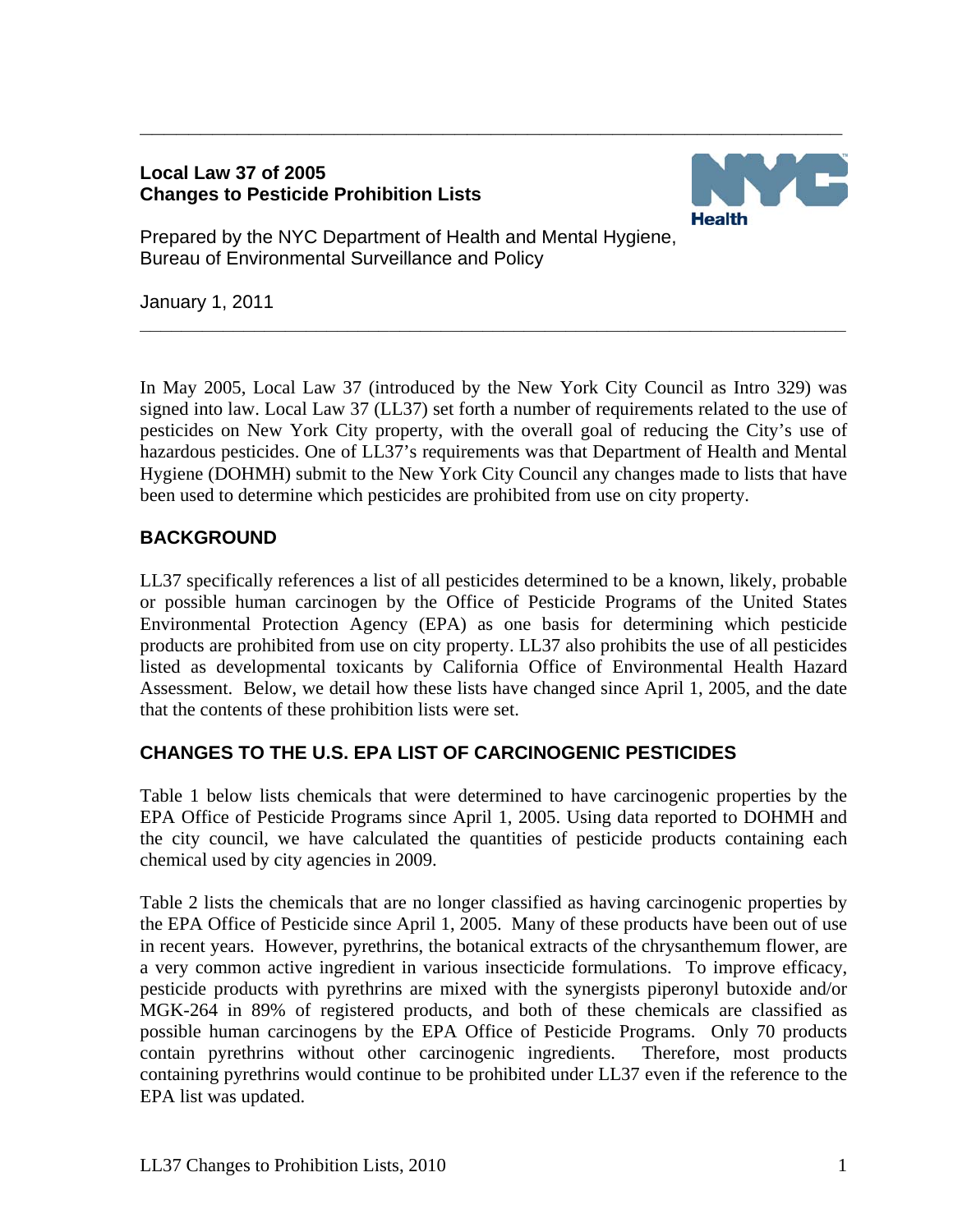| <b>Chemical name</b>              | <b>1. Onembars added to 0.0. Er A hat or caremogenic p</b><br><b>EPA cancer classification</b>          | Number of EPA-<br>registered products<br>that contain this<br>chemical | <b>Total quantity</b><br>used by NYC<br>agencies in<br>2009 |
|-----------------------------------|---------------------------------------------------------------------------------------------------------|------------------------------------------------------------------------|-------------------------------------------------------------|
| Resmethrin                        | Likely to be Carcinogenic to Humans                                                                     | 129                                                                    | None                                                        |
| Penoxsulam                        | Suggestive Evidence of Carcinogenicity, but<br>Not Sufficient to Assess Human Carcinogenic<br>Potential | 25                                                                     | 1750 pounds                                                 |
| Metaldehyde                       | Suggestive<br>Evidence<br>of<br>Carcinogenic<br>Potential                                               | 20                                                                     | 7.3 pounds                                                  |
| S-Dimethenamid                    | Group C--Possible Human Carcinogen                                                                      | 10                                                                     | None                                                        |
| Flonicamid                        | Likely to be Carcinogenic to Humans                                                                     | 8                                                                      | 1.8 pounds                                                  |
| Pyrasulfotole                     | Likely to be Carcinogenic to Humans                                                                     | 5                                                                      | None                                                        |
| Orthosulfamuron                   | Evidence<br>Carcinogenic<br>Suggestive<br>Of<br>Potential                                               | 3                                                                      | None                                                        |
| Tembotrione                       | Evidence<br>Suggestive<br>Carcinogenic<br>οf<br>Potential                                               | 3                                                                      | None                                                        |
| Dichloran                         | Suggestive<br>Evidence<br>Carcinogenic<br>Of<br>Potential                                               | 3                                                                      | None                                                        |
| Spirodiclofen                     | Likely to be Carcinogenic to Humans                                                                     | $\overline{2}$                                                         | None                                                        |
| Sodium<br>bichromate<br>dihydrate | Likely To Be Carcinogenic To Humans                                                                     | $\overline{2}$                                                         | None                                                        |
| Pirimicarb                        | Suggestive Evidence of Carcinogenicity, but<br>not sufficient to assess human carcinogenic<br>potential | $\Omega$                                                               | None                                                        |
| Pirimicarb                        | Suggestive Evidence of Carcinogenicity, but<br>not sufficient to assess human carcinogenic<br>potential | $\Omega$                                                               | None                                                        |
| Dithianon                         | Suggestive<br>Evidence<br>of<br>Carcinogenic<br>Potential                                               | 0                                                                      | None                                                        |
| Ethaboxam                         | Suggestive<br>Evidence<br>Carcinogenic<br>of<br>Potential                                               | 0                                                                      | None                                                        |
| Benthiavalicarb-<br>isopropyl     | Likely to be Carcinogenic to Humans                                                                     | 0                                                                      | None                                                        |
| Metrafenone                       | Suggestive<br>Evidence<br>Carcinogenic<br>οf<br>Potential                                               | 0                                                                      | None                                                        |
| Cumyluron                         | Evidence<br>Suggestive<br>οf<br>Carcinogenic<br>Potential                                               | $\mathbf 0$                                                            | None                                                        |
| Mepanipyrim                       | Likely to be Carcinogenic to Humans                                                                     | $\mathbf 0$                                                            | None                                                        |
| Fenpropidin                       | Suggestive<br>Evidence<br>Carcinogenic<br>οf<br>Potential                                               | $\pmb{0}$                                                              | None                                                        |
| Sodium                            |                                                                                                         |                                                                        | None                                                        |
| dichromate<br>Hexavalent          | Likely to be Carcinogenic to Humans                                                                     | $\pmb{0}$                                                              | None                                                        |
| Chromium<br>(CrVI)                | Likely to be Carcinogenic to Humans                                                                     | 0                                                                      |                                                             |

#### **Table 1: Chemicals added to U.S. EPA list of carcinogenic pesticides**

(Sources: *Chemicals Evaluated for Carcinogenic Potential*, Office of Pesticide Programs, U.S. EPA, September 3, 2009, EPA Pesticide Product Information System, NYC LL37 Agency Reporting Data)